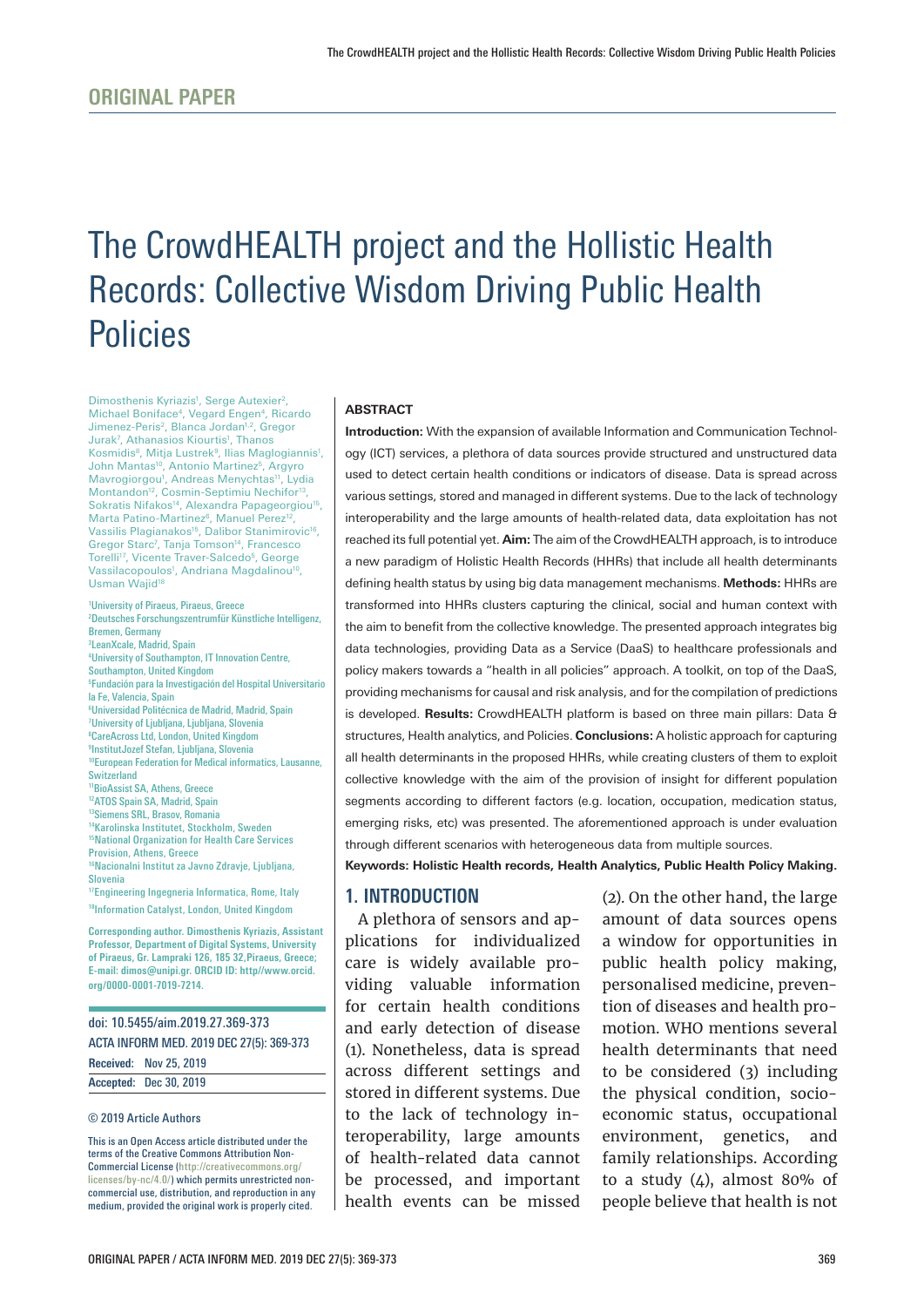only the absence of physical disease but relies also on multiple everyday aspects, such as fit lifestyle, nutrition and mental and emotional status. To gain deep knowledge about outcomes of prevention strategies, health policies, and efficiency of care, accurate information deriving from Electronic Health Record (HER) and Personal Health Record (PHR) should be captured and linked with data from other sources. Hitech and Patient Protection and Affordable Care Act (PPACA) consider the adoption of such enhanced records of major importance (5). Records would become placeholders of all types of information coming from multiple sources, including multi-disciplinary knowledge with the aim of facilitating interdisciplinary collaboration and capturing multi-morbidity cases that may remain undetected.

Furthermore, collective community knowledge could be significant in two phases: Collect, aggregate and analyse information from different sources to extract and exploit useful information for the provision of useful insights, and provide the ground for targeted health policy making (5). Surveys (6, 7) also highlight the need and value of accurate information and efficient health information exchange with stakeholders and communities. With respect to data sharing concerns, the acceptance of online platforms e.g. Patients-LikeMe (8) suggests that concerns are deacreasing steadily. Thus, the challenge is to combine data from various sources in order to benefit from community knowledge. To this end, big data management can be combined with eHealth tools (e.g. causal analysis, evidence-based evaluation of strategies, risk stratification, etc) to achieve optimal results. The CrowdHEALTH project, proposes an integrated holistic platform that adopts big data management mechanisms including data acquisition, cleaning, integration, modelling, analysis, information extraction and interpretation (9). CrowdHEALTH explores mechanisms to provide extended health records and exploit collective health knowledge (i.e. clustered records) produced by big data techniques (10). The Crowd-HEALTH vision is to make feasible proactive and individualized disease prevention and health promotion, while enhancing policy making, through the provision of collective knowledge and intelligence, following relevant paradigms (11). The outcomes of such milestone projects affect also health policy making, healthcare personnel (13, 14), and educational curricula developments (15,

(16) in Biomedical and Health Informatics.

## **2. AIM**

The aim of this paper is to introduce a new paradigm of Holistic Health Records (HHRs) that include all health determinants defining health status by using big data management mechanisms.

# **3. METHODS**

CrowdHEALTH follows a hybrid research and innovation methodology, building upon a wellknown iterative approach used in several complex R&D projects. The CrowdHEALTH platform includes several components providing solutions for data manipulation, health analytics, and health policies. In the context of data manipulation components such as the "Data Converter", the "Data Cleaner", the "Data Aggregator", or the "Data Anonymizer" have been implemented, each one serving different data processing purposes, including state-of-the-art technologies. "Data Storage" has also been included, because an ultra-scalable database management system has been integrated, enabling to blend Online Transaction Processing (OLTP) and Online Analytical Processing (OLAP) workloads without compromising performance and enabling real-time analytical queries on operational data without the delay and cost of Extract-Transform-Load (ETL) from siloed operational and analytics data stores. Concerning the health analytics part, algorithms implementing "Clinical Pathway Mining", "Multimodal Forecasting", "Causal Analysis", or "Risk Stratification" have also been designed and integrated, serving multiple needs accordingly. As long as health policies are concerned, components including "Results and Data Visualization", "Policies Modelling" and "Policies Creation" have also been implemented to meet the needs of different stakeholders.

# **4. RESULTS**

#### **Holistic Health Records**

CrowdHEALTH explores mechanisms to create extended health records, and benefit from collective health knowledge (i.e. clustered records) produced by big data techniques. As highlighted by Cisco (9): "Humans evolve because they communicate, creating knowledge out of data and wisdom based on experience". "extended" health records can evolve by following the human communication pathway using technologies to in-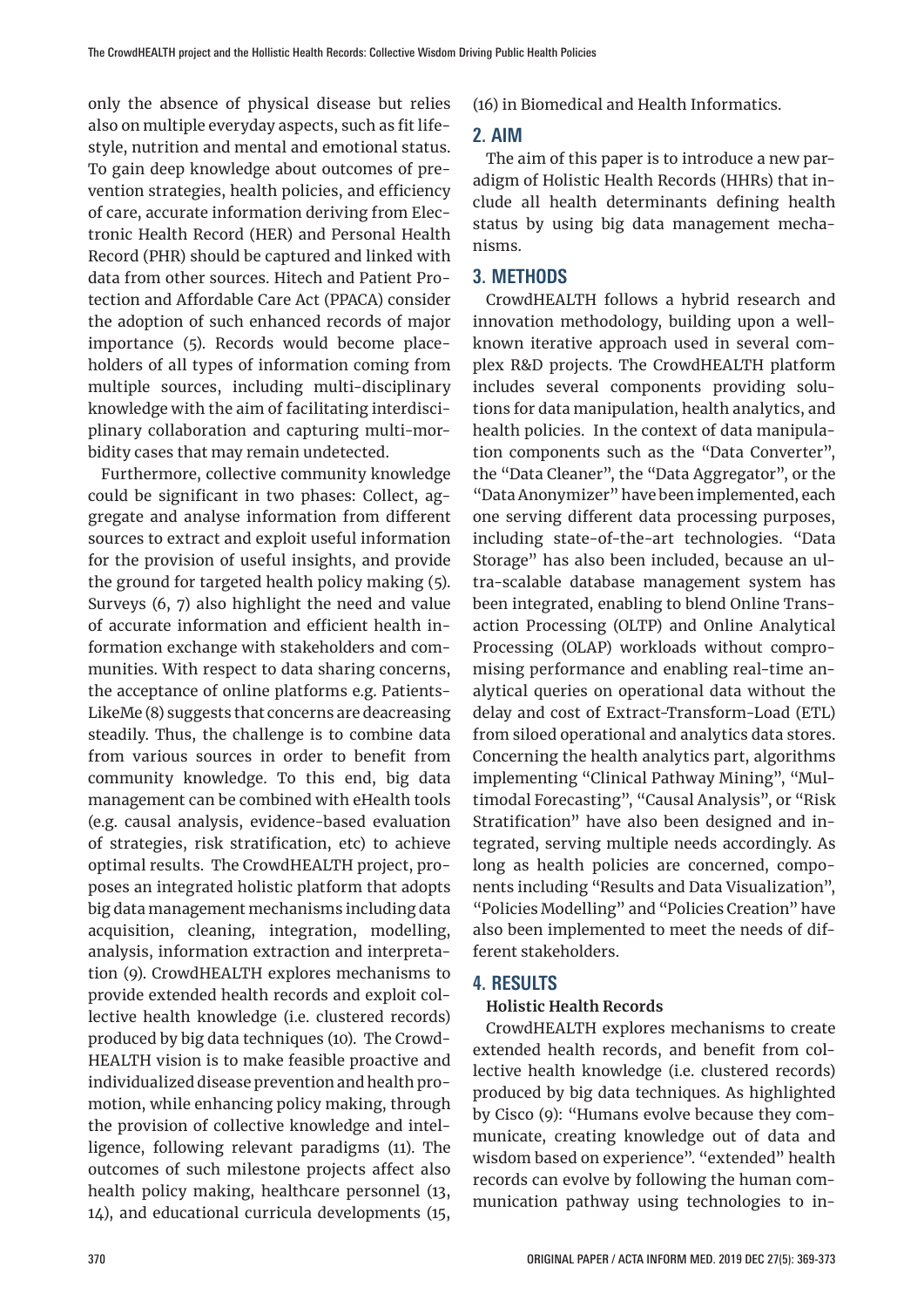

**Figure 1. Holistic Health Records and Clusters of Records. Figure 1.. Holistic Health Records and Clusters of Records.**

corporate knowledge derived from other records. Therefore, the Holistic Health Records that CrowdHEALTH proposes can provide a reflection of the citizen capturing all health determinants, and the HHRs Clusters can extract collective knowledge. As illustrated in Figure 1, an HHR consists of several components: (a) the personal component with health, social and lifestyle data collected by patients, relatives or informal carers, (b) the social component containing social care data collected from social care providers, (c) the medical device component containing health data from medical devices or sensors (e.g. home care systems or wearables), (d) the healthcare component containing health-related data such as clinical observations, treatment, medication, diagnosis obtained by healthcare providers and (e) ulations and requirements. The project has imlaboratory medical data. The HHRs clusters act as living entities, including properties such as experience (i.e. medication experiences of patients), relationships with other HHRs and classification data protection of relationships (i.e. relationships with friends and family, and "classification" of relationships as for example patients with the same disease), events and trends that affect the citizen or citi-**2.2.1.2. In the status with the characteristics with the aim of** sources' data. Regarding version with similar characteristics with the aim of sources' data. Regarding forming networks in an automated way based on specific criteria (such as lifestyle choices or disexperied the cross of the overall color as the overall crowdhealth platform and support of the fifth model, the<br>ease symptoms) and exchange information as ex-<br>HHR Manager provides the new structures as a periences. Up until now, the project has achieved an HHR structure for the next generation of health records, Fast Healthcare Interoperability Resources (FHIR) compliant (17), ready to include additional properties in health records. tion of the citizen capturing all health determi- mented in the context of Data and Structures as tive knowledge. As illustrated in Figure 1, an HHR and manual heterogeneous sources in order to the contract o<br>medications for party compared to the patients with the manual and classifications files in the state of the c component with nearth, social and mestyle data sources. Sources Renability enables adaptive se<br>collected by patients, relatives or informal carers, section of sources based on the corresponding FIRITE COMPUTER THE COMPUTER STATE OF EXAMPLE 2014 IN AN APPLICATION AND TO ALL THE SAME DISPONSITIONS OF A SA<br>data collected from social care providers, (c) the FHIR-compliant Application Programming Infrom medical devices or sensors (e.g. home care cation, ensuring meaningful interpretation of the ponent containing health-related data such as ration into HHRs. Data Anonymization facilitates living entities, including properties such as ex- and reputation modelling offering all the required the main pillar structure for the next generation of Analysis enables the identification of cluster sim-Resources (FHIR) compliant (17), ready to include compiled HHRs. The HHR clusters are defined

## **Efficient health services through big data analytics**

As depicted in Figure 2, the overall Crowd-As depicted in Figure 2, the overall Crowd-  $\;$  the Data Store, together with the data deriving

HEALTH platform architecture presents three main pillars: Data and structures, Health analytics, and Policies. Plug'n'Play (18) is implean approach for dynamic data acquisition from avoid the manual and ad-hoc integration of these sources. Sources Reliability enables adaptive seavailability patterns and volatility levels. A terface (API) enables connectivity and communiacquired data and the feasibility of their incorpocompliance with privacy and confidentiality regulations and requirements. The project has implemented Data anonymization techniques, trust mechanisms for enabling data anonymization, data protection and access control, while also ensuring that data sources/entities have the required profiles to account for their datasets.

Data Quality Assessment techniques are implemented to improve the quality of the different sources' data. Regarding HHRs, the project has implemented the HHR manager to facilitate the development and support of the HHR model. the HHR Manager provides the new structures as a basis for the compilation of the HHR. Context ilarities based on the context obtained from the through the Clustering and Classification mech-Efficient health services through big data an-<br>
anism that detect correlations among similar HHRs. The HHRs and HHR clusters are stored into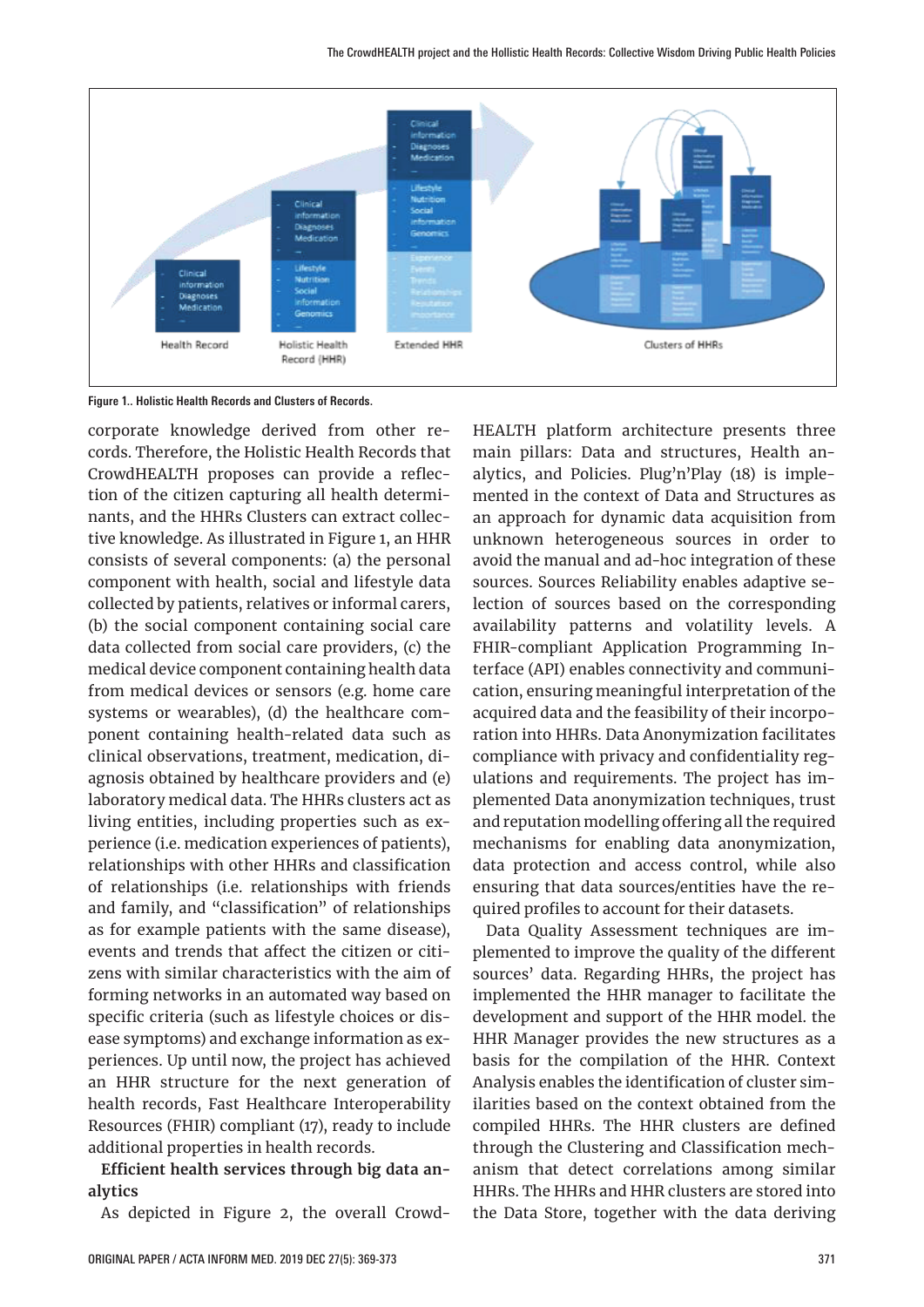

**Figure 2. CrowdHEALTH Conceptual Architecture.**

from the quality tools, which are made interoperable through the Interoperability Layer to pre- ulation segments taking vent heterogeneity issues of health data. These data are aggregated into HHRs through different data models and query languages. On the stored data (i.e. HHRs, clusters, historical citizen, health performed, in order to enable correlations and extraction of situational factors between biosignals, physical activities, medical data patterns, data approach is able to process millions of events per second allowing the exploitation of real-time medical data from multiple sources.

 In the context of the Health Analytics, the Risk Multimodal Forecasting, and Clinical Pathway Models and Models Execution, class-specific ta-driven models. Causal Analysis is deployed for the identification of the properties that affect ateness. Clinical Pathway Mining supports data treatment options among groups of patients, reveal factors that affect several treatments and establish a supporting framework for ameliorating Multimodal Forecasting estimates the applicability and effectiveness of health policies, their bility and effectiveness of health policies, their the project has achieved a policy development

analytics results) real-time big data analytics are policies based on results obtained by experiments clinical assessment and laboratory tests. The big refined and updated with data analytics outcomes<br>data composition black models illiens of courts-specific care planned and provided an analytics outcomes Models and Models Execution, Causal Analysis, existing public health policies. All information is Mining have been implemented. Regarding Risk care network (e.g. healthcare providers, policy care plans and policies are created based on da-<br>care in that contributions are created based on da-<br>care in the patients, revealed factors that the patients of patients, revealed factors that the patients of pa policies performance and care plans appropri-<br>policies performance and care plans appropri- the results and visualizing them. Visualization is analysis to identify similarities or differences in ated to exploit policies, and health analytics rethe treatment of patients with different diseases. IXPIs as parameters and outcomes what will be variations and combinations to particular population segments taking into account social issues and spatiotemporal properties. As long as the Policies pillar is concerned, Policies Creation obtains the modelled policies and the Cost-benefit Analysis outcomes and proposes evaluated policies based on results obtained by experiments on Identified Populations. Health promotion and extraction of situational factors between biosig-  $\;$  disease prevention policies are analyzed, while the integrated health policy making paradigm is refined and updated with data analytics outcomes and experiences. Meanwhile an evidence-based framework creates policy guides and detects inper second direwing the exploration of real time. Trainework ereates policy galacs and decedes in<br>
dicators in the development of public health policies, combined with leveraged knowledge from existing public health policies. All information is offered to support different actors in the healthcare network (e.g. healthcare providers, policy makers, care professionals, nutrition experts, etc) via the Visualization environment that enables stakeholders to interact with the platform through analytical queries, while manipulating the results and visualizing them. Visualization is part of a Policy Development Toolkit that is created to exploit policies, and health analytics results to advance the processes of policies co-creveal factors that affect several treatments and es- ation and evaluation. Policies models reflecting a structural representation of policies including KPIs as parameters and outcomes what will be monitored, evaluated, adapted etc. Up until now,